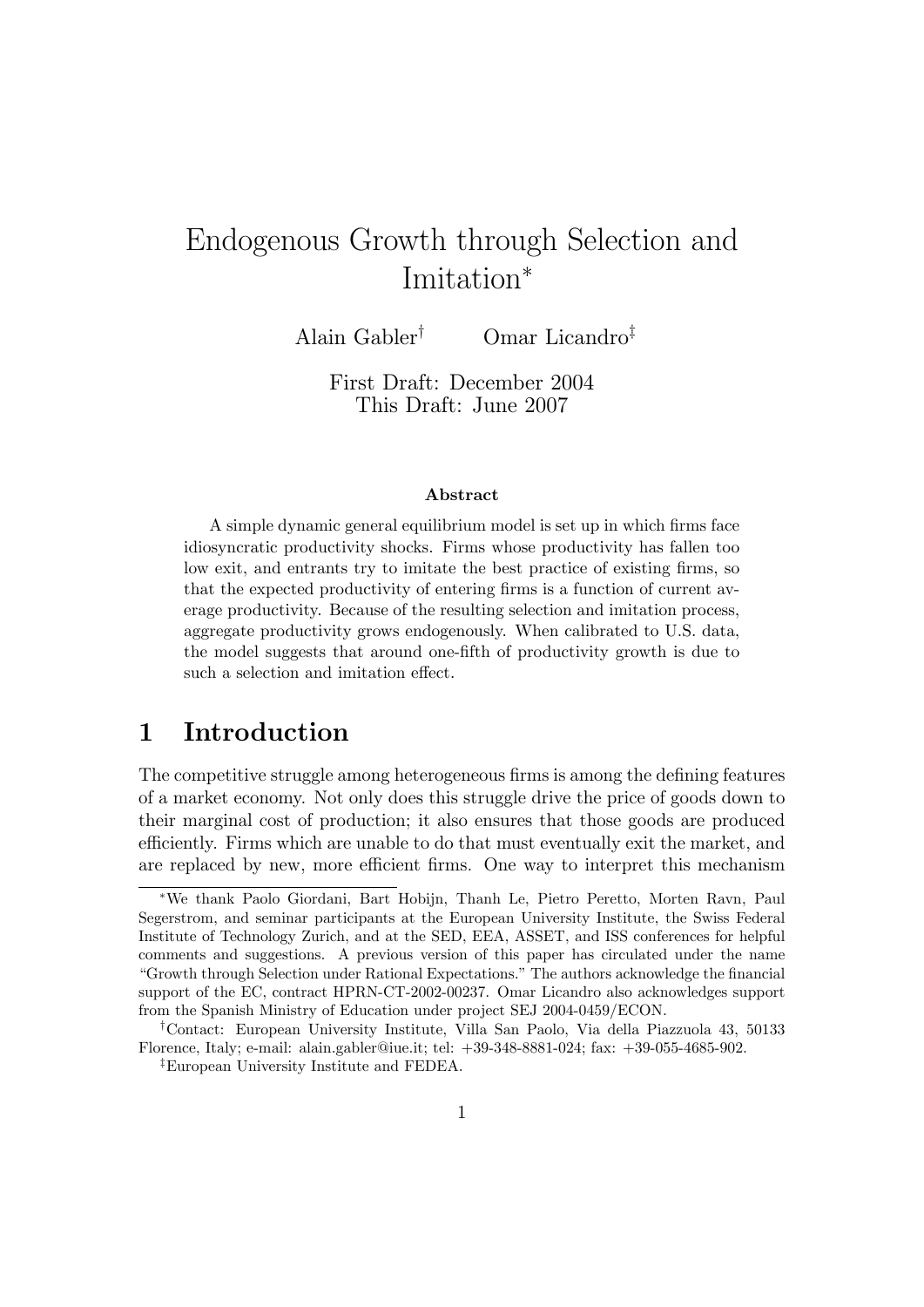is that competition allows for the selection of good ideas. Productivity growth is driven by the trial of successive ideas and the weeding out of bad ones. Successful ideas will be copied by entering firms, causing productivity to grow endogenously through a continuous process of selection and imitation.

The idea that there can be economic growth through selection dates back at least to the seminal work of Nelson and Winter (1982) on evolutionary economics. The strand of literature that has followed it considers the process of growth in analogy to the process of natural selection, in which only the fittest survive, and where 'efficient' behaviour is transmitted to future generations in the form of genes. However, this literature generally focuses on how behavioural rules evolve in a world of bounded rationality. Nevertheless, as this paper shows, there is no inherent contradiction between a mechanism of growth through selection and rational expectations.

One of the few to explicitly model the outcome of selection in terms of growth is Conlisk (1989). He sets up a simple model in which the productivity of new plants is a random draw whose mean depends on current average productivity; labour is then moved from the least productive old plants towards entering plants, causing the former to shut down. As a result, the economy grows at an endogenous rate, which crucially depends on the variance of the random draw of new plants. One of the drawbacks of the model is that only the entry process is stochastic, which is strongly rejected by the data. Furthermore, as is common in the evolutionary economics literature, firms operate in a setting of bounded rationality; in practice, this generally means that the number of entering and exiting firms is set exogenously, which precludes any meaningful statements about the quantitative implications of such models.

The present paper proposes to fill that gap by trying to quantitatively link the selection process going on at the firm level to the rate of growth of the aggregate economy. This is done by setting up a dynamic general equilibrium, rational expectations model with mean-preserving idiosyncratic productivity shocks to firms; in other terms, the expected growth rate of firm-specific productivity is zero. One way to interpret those shocks is to imagine that each firm represents an idea, or variation of an idea, and that firms try to improve the execution of this idea by progressively making small changes to the production process. The outcome of those changes might be uncertain, although their expected impact on productivity will probably be positive. Also, other existing firms might find it difficult to emulate at least some of these changes, leading to heterogeneity in productivity levels across firms. Entering firms will then try to implement as a whole the production processes of those firms which they think perform best, and after that will focus on making small changes to these processes; some of these changes will be inspired by what other firms in the economy do.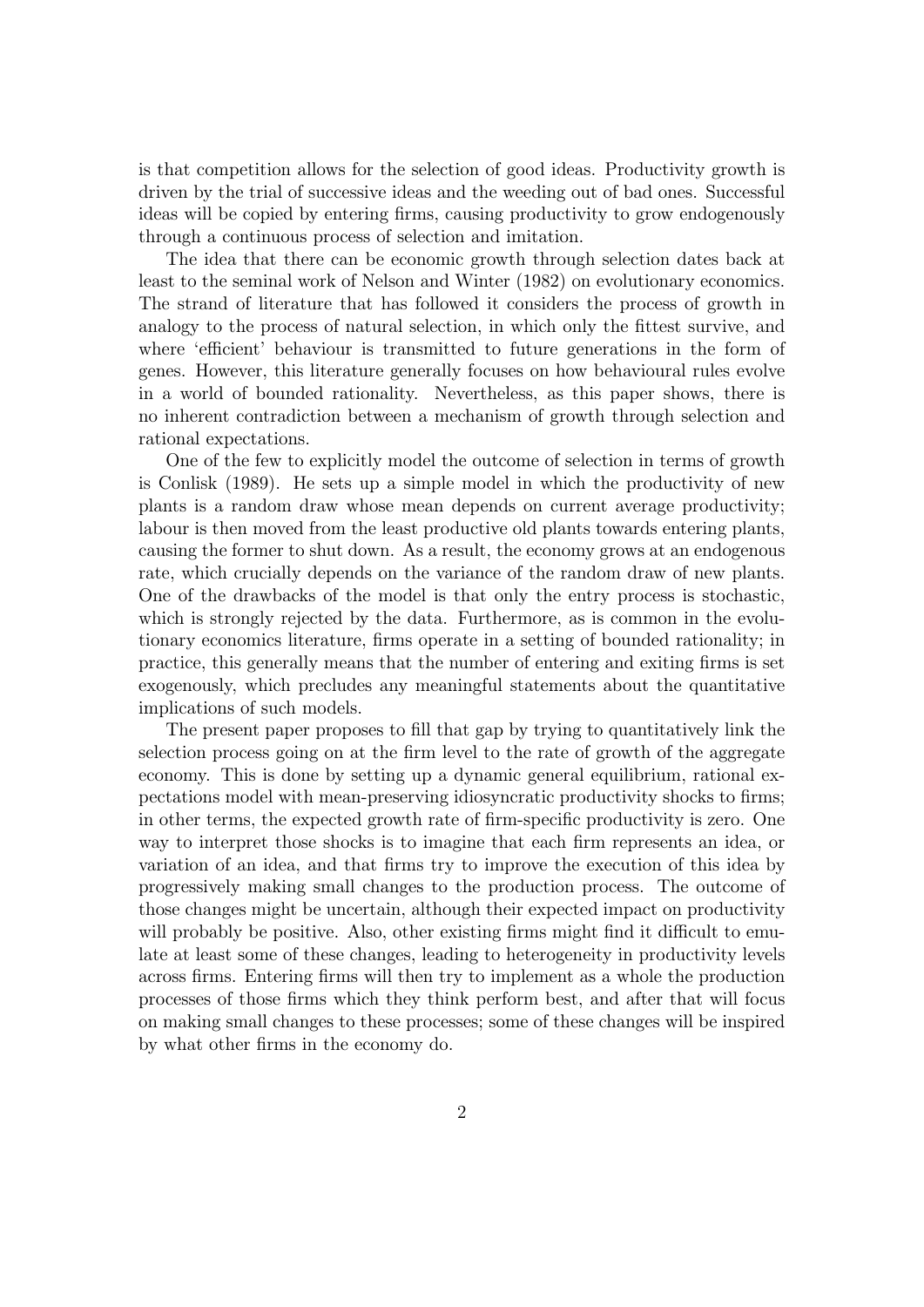This means that there are two channels through which more efficient production processes spread across the economy. The first is through spillovers between existing firms, and concerns ideas which are relatively easily transferred from one firm to another; the extreme case in which all firms can implement such ideas costlessly is sometimes referred to as neutral technological progress. The second is through spillovers from existing towards entering firms, and concerns ideas whose implementation require for example very different organisational structures, and which entering firms might find much easier to implement; this is sometimes called disruptive (or non-neutral) technological progress, and should be seen in analogy to the concept of capital-embodied technical change, which stresses that certain technologies can only be implemented by setting up new plants. We focus on this second channel of growth through selection and imitation.

However, a crucial difference between models of embodied technological change in the line of Greenwood, Hercowitz, and Krusell (1997) and our model is that in the former, the economy grows through an expansion in the number of capital goods any given firm can produce. In models of growth through selection such as ours, productivity growth does not happen through an expansion in the frontier of production possibilities; in principle, firms of any productivity may coexist at any point in time. However, the 'best practice' of highly productive firms does not spread instantly to other firms in the economy, but is passed over gradually to new firms. The relevant knowledge frontier is then the technology which is used to make new firms.

As in learning-by-doing models (see for example Romer, 1996), in which the amount of innovation depends on the economy-wide output, technological progress is a costless externality. However, in this model, the spread of `best practices' happens through technology spillovers from existing to new firms; this is modeled by assuming that entering firms start with a productivity level which depends on the current average level in the economy, and that the evolution of productivity at a given firm then follows an autoregressive process.

The concept of growth through selection has much in common with the idea of Schumpeterian creative destruction. In the interpretation of creative destruction by Aghion and Howitt (1992), growth is generated by a random sequence of quality-improving, sector-specic innovations; better products or technologies render previous ones obsolete, and this occurs through the replacement of the incumbent sectoral monopolist by a new firm. An analogous mechanism is at work in models of growth through selection, except that it is not the firm of a given sector, but the marginal firm  $(i.e., the least profitable of all firms) that is rendered$ obsolete.

We assume that the capital stock of a firm is fixed at entry, and exiting firms recover part of their invested capital, which can then be re-used by new firms.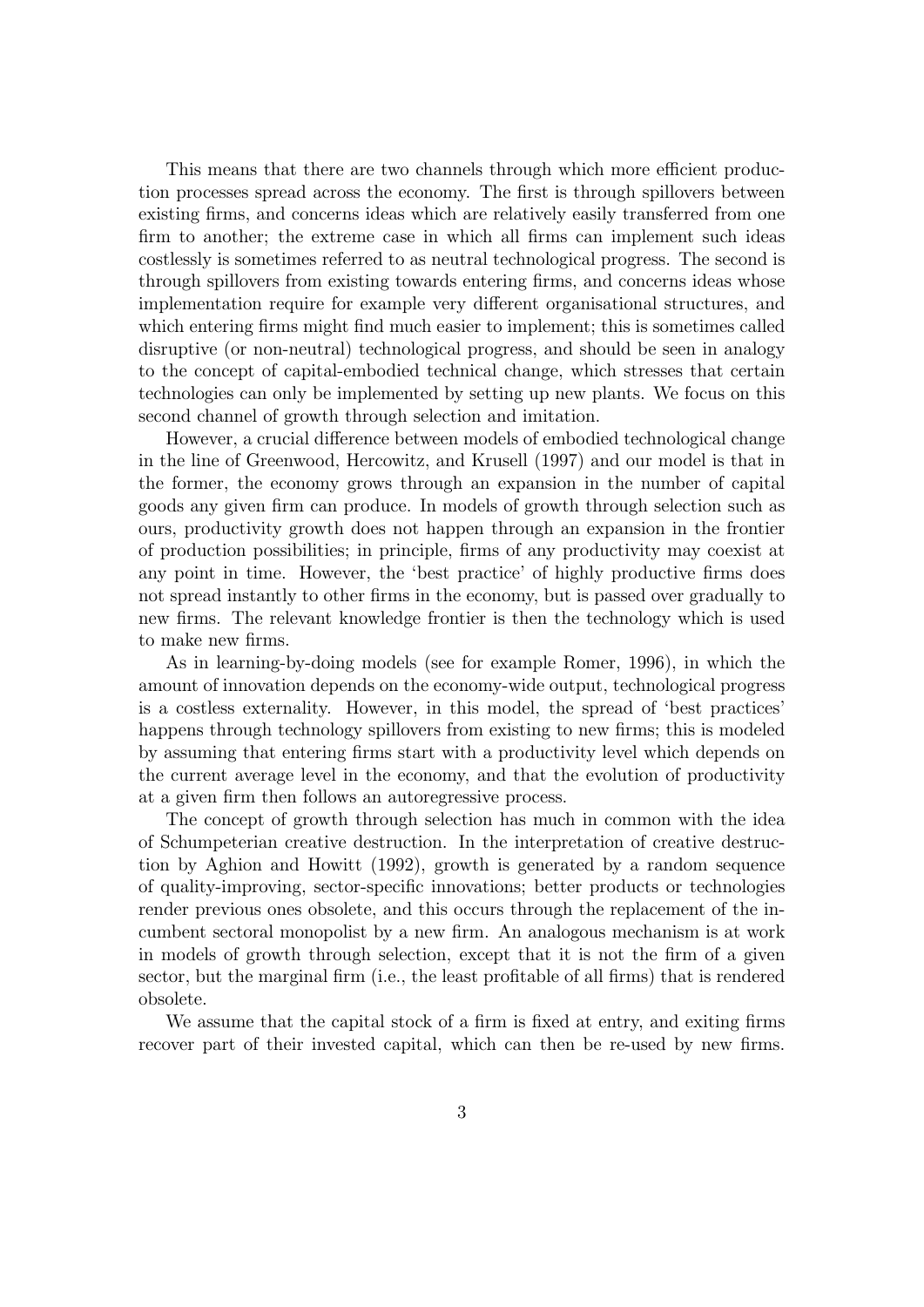Hence, and unlike most vintage capital models, the technology for producing capital goods in our model is not putty-clay, since existing capital can be scrapped and re-used (at a cost).

Although the idea of selection has its origin in the evolutionary economics literature, this paper, at least from a modelling standpoint, has more in common with models of industrial evolution, which notably includes papers by Jovanovic (1982) and Hopenhayn (1992). While both papers model idiosyncratic shocks hitting firms each period, the former considers a setup of imperfect information: firms do not directly observe their own productivity level, which leads inefficient plants to delay exit until they have sufficient information. The latter sets up a model with endogenous firm size in order to replicate cross-sectional properties across size and age cohorts - in the data. However, since the technology of entering firms improves at an exogenous rate, neither of the two models is able to estimate the effect of selection on growth. Melitz (2003) sets up a model with heterogeneous firms in which the exposure to trade results in an endogenous one-off productivity increase through the entry into the export market of the most productive firms, and the closure of the least productive ones.

A number of recent papers dealing with firm entry and exit, among them Comin and Mulani  $(2005)$  and Luttmer  $(2005)$ , model firm-level heterogeneity by assuming monopolistic competition. From a quantitative point of view, this approach has the disadvantage of greatly increasing the number of required parameters. In order to keep the complexity of the model to a minimum, we choose to limit ourselves to the case of perfect competition, which greatly facilitates the task of taking the model to the data.

This paper is also closely related to Campbell (1998), who looks at the business cycle implications of entry and exit. His model is similar to ours except for the fact that he abstracts from imitation, assuming instead that the productivity of entering firms grows at an exogenous rate.

The purpose of this paper is then to set up a simple model of selection and imitation, and to examine its quantitative implications, especially as to how much of economic growth can be attributed to a selection effect, and how much to neutral technological progress.

The remainder of the paper is organised as follows: section 2 describes the model; section 3 deals with its calibration; section 4 looks at the results, and section 5 concludes.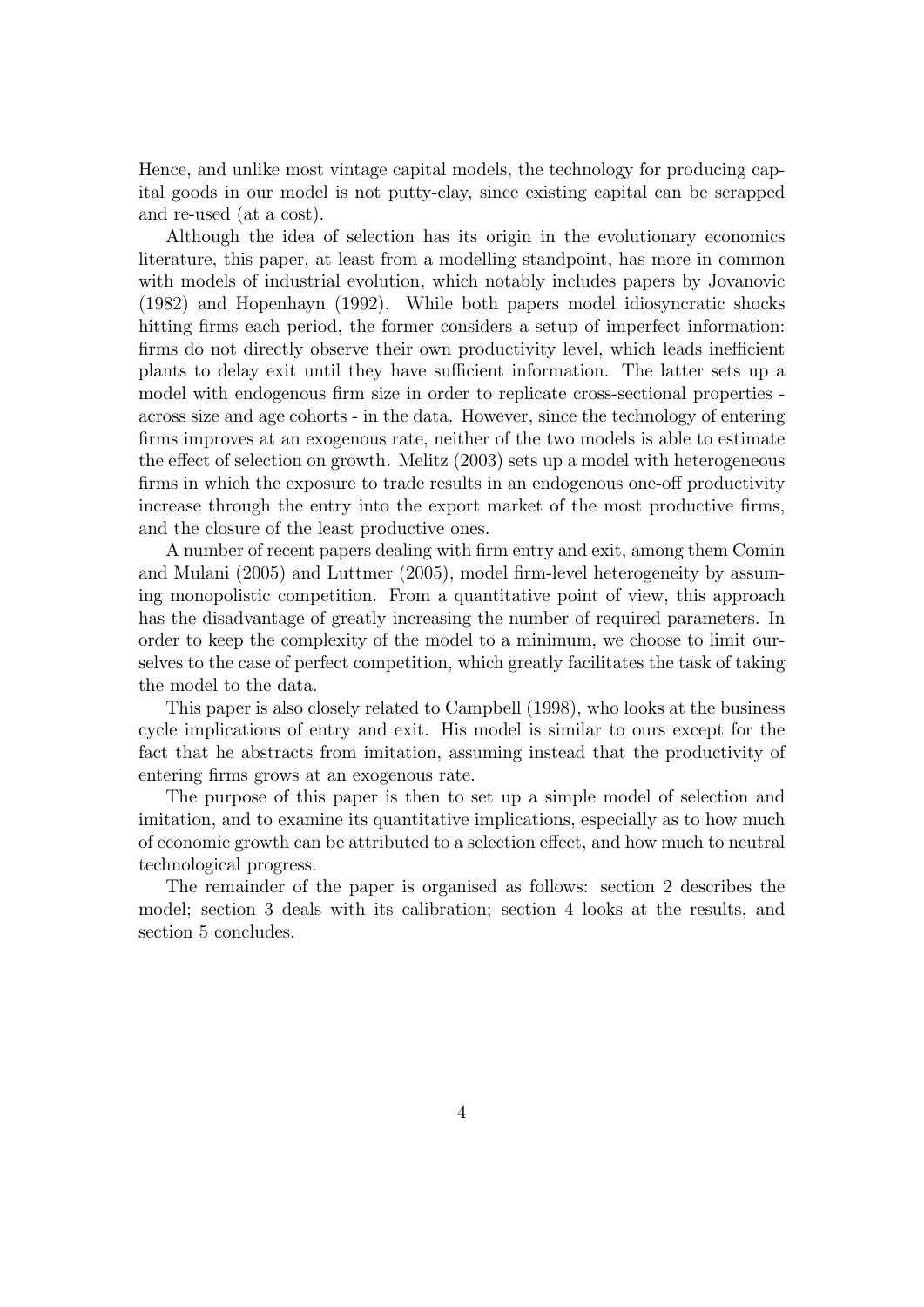## 2 The Model

#### 2.1 Technology

The economy consists of a continuum of firms producing all the same homogeneous good but differing in their productivity levels. The output  $Y_i$  of any given firm i depends on its capital and labour inputs  $K_i$  and  $L_i$ , its firm-specific productivity  $Z_i$ , and on firm-neutral productivity A:

$$
Y_{i,t} = (A_t Z_{i,t} K_{i,t})^{\alpha} L_{i,t}^{1-\alpha}.
$$
 (1)

While labour can be adjusted at any point in time, a firm's capital stock is chosen at entry, and cannot be changed anymore afterwards. Since the production function displays constant returns to scale in  $K_i$  and  $L_i$ , the size of firms is a priori undetermined. Nevertheless, for notational convenience, we will define a firm as consisting of one unit of capital, as in Campbell (1998).

The natural logarithm of the firm-specific productivity level  $Z_{i,t}$  for any given firm  $i$  follows a random walk:

$$
\ln\left(Z_{i,t+1}\right) = \ln\left(Z_{i,t}\right) + \varepsilon_{i,t},
$$
\n
$$
\varepsilon_{i,t} \sim N\left(Z_0, \sigma^2\right),
$$
\n(2)

where  $Z_0$  is set such that the expected growth rate of firm-specific productivity within any given firm is zero.  $\varepsilon_{i,t}$  is independently and identically distributed across firms. The cumulative distribution of firms across productivity levels and the corresponding density function are denoted by  $\Phi_t(Z)$  and  $\phi_t(Z)$ , respectively.

Average firm-specific productivity is defined as

$$
\bar{Z}_t = \int_0^\infty Z d\Phi_t(Z).
$$

The (gross) growth rate of  $\overline{Z}$  is endogenous and we denote it by  $\gamma_z$ . We assume that firms observe their productivity after having made decisions about whether to enter or exit, but before deciding on their labour input. Firm-neutral technology  $A_t$  grows at a constant (gross) exogenous rate  $\gamma_a$ , where  $\gamma_a > 1$ .

$$
A_{t+1} = \gamma_a A_t. \tag{3}
$$

Given that capital is a fixed input and since their relative productivity may decline over time, firms have the option of costlessly and definitively ceasing production at any point in time. In this case the firm is scrapped, and its capital can be transformed into new capital at a rate  $\theta < 1$ .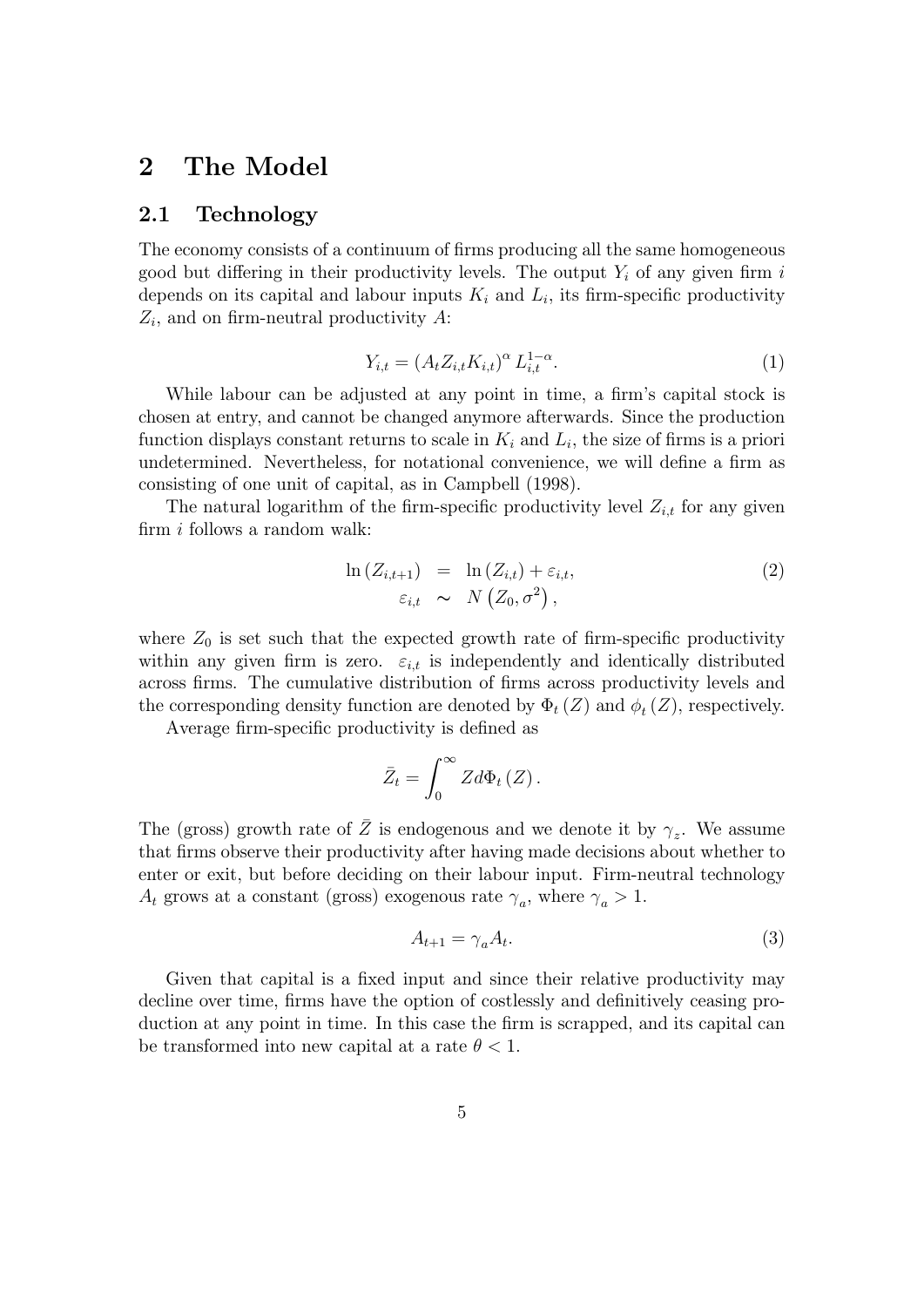The time-to-build for new firms is one period. Each entering firm  $i$  draws its productivity  $Z_{i,t}$  from a log-normal distribution with mean  $\mu_{e,t}$  and standard error  $\sigma_e$ . The probability density function for the productivity of an entering firm is denoted by  $\varphi_{e,t}(Z)$ . Finally,  $\mu_{e,t}$  is set such that the average (firm-specific) productivity of entering firms,  $\bar{Z}_{e,t}$ , is a constant fraction  $\psi_e$  of the average productivity of existing firms,  $\overline{Z}_t$ :

$$
\bar{Z}_{e,t} = \psi_e \bar{Z}_t. \tag{4}
$$

Equation  $(4)$  is a simple way of formalising imitation. It states that entering firms' expected productivity depends linearly on the average productivity of existing firms.

Total output is given by

$$
Y_{t} = \int_{i} Y_{i,t} di = \int_{0}^{\infty} Y_{t}(Z) d\Phi_{t}(Z), \qquad (5)
$$

where  $Y_t(Z)$  is the output of a firm with productivity Z. Labour inputs satisfy  $\int_0^\infty L_t(Z) d\Phi_t(Z) = 1$ , where  $L_t(Z)$  is the amount of labour employed at a firm of type Z. Output has to be allocated between consumption  $C_t$  and investment  $I_t$ :

$$
Y_t = C_t + I_t,\tag{6}
$$

The total amount of scrap recovered from exiting firms is equal to  $\theta X_t$ , where  $X_t$ is the number of firms choosing to exit after having produced in period  $t$ . Capital depreciates at a rate  $\delta$ ; we assume that firms always replace depreciated capital. New firms in  $t + 1$  are created using net investment and recovered scrap from period  $t$ , so that the number of firms one period ahead is:

$$
K_{t+1} = K_t - X_t + \underbrace{I_t - \delta K_t + \theta X_t}_{\text{entering firms}}, \tag{7}
$$

where  $K_t = \int_0^\infty d\Phi_t(Z)$  is the total number of firms.

To map one period's productivity distribution  $\phi_t(Z)$  into next period's, one has to take into account (i) idiosyncratic shocks hitting firms, (ii) the disappearance of those firms which choose to shut down, and (iii) entrance of new firms. Since there is a continuum of firms in the economy, the evolution of the distribution of firms across productivity levels is deterministic even though each particular firm experiences random shocks. The transition function for the distribution of firms across productivity levels is

$$
K_{t+1}\phi_{t+1}(Z) = \underbrace{K_t \int_0^\infty \varphi_t(Z/Z') d\Phi_t(Z')}_{\text{existing firms}} + \underbrace{(I_t - \delta K_t + \theta X_t) \varphi_{e,t}(Z)}_{\text{entering firms}} - \underbrace{X_t(Z)}_{\text{extting firms}},
$$
\n(8)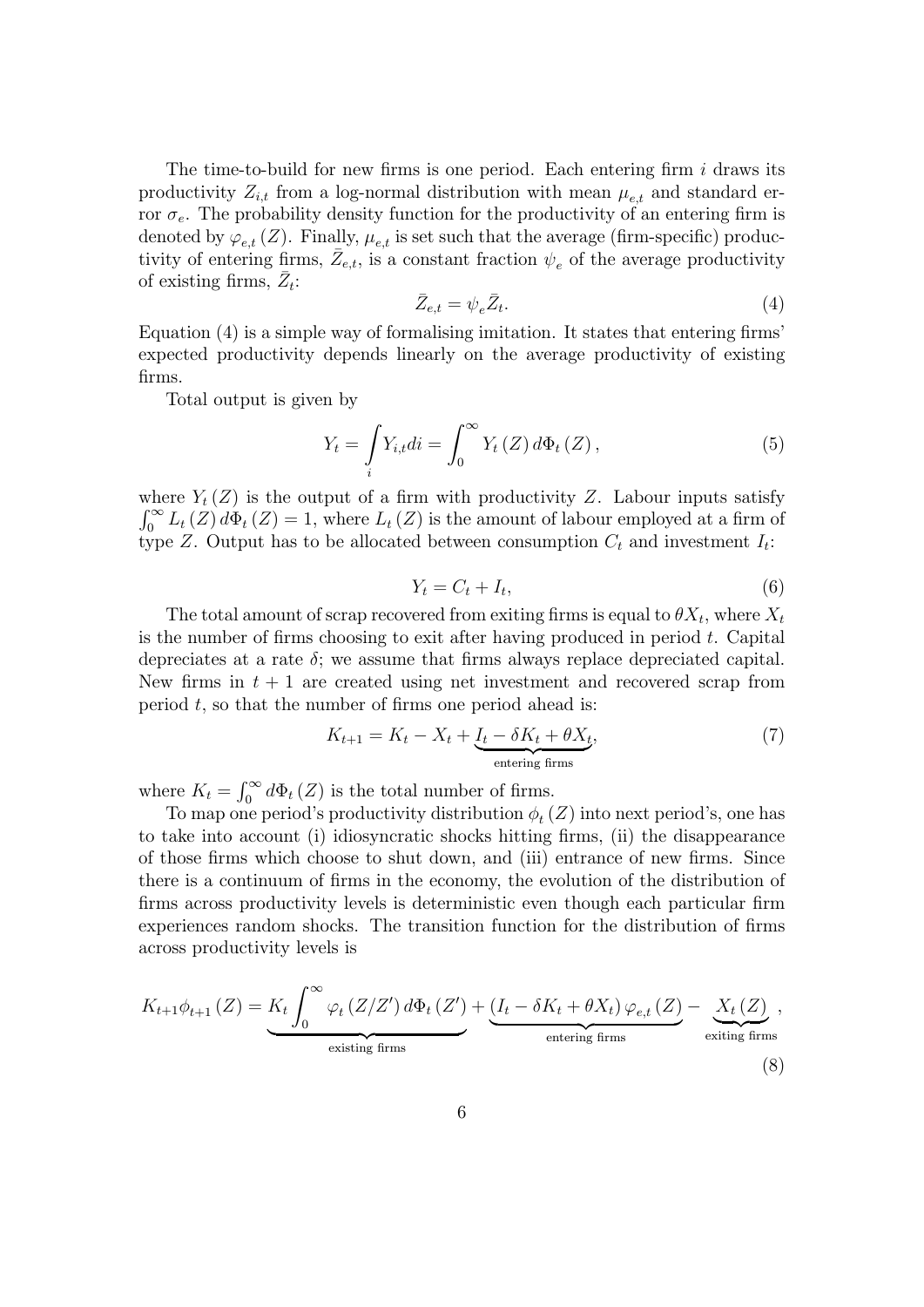where  $X_t(Z)$  is the number of firms at productivity level Z which choose to exit after having produced in period t, and  $\phi_t(Z)$  is the probability denstiy function of  $e^{\varepsilon_{i,t}}$ .

#### 2.2 Firm Entry and Exit

Preferences are represented by

$$
U = \sum_{t=0}^{\infty} \beta^t \ln(C_t), \qquad (9)
$$

where  $C_t$  denotes consumption, and the discount factor is  $\beta$ , with  $\beta \in (0,1)$ . The representative household maximises its life-time utility (9) subject to a standard budget constraint. Given that firms are atomistic, and all shocks are independently and identically distributed across firms, households may diversify any individual risk by owning a positive measure of firms. The first order condition for consumption yields the usual Euler equation:

$$
\frac{C_{t+1}}{C_t} = \beta \left( 1 + r_t \right). \tag{10}
$$

Let  $V_t(Z)$  be the time t value of a firm with productivity Z. If the firm chooses to exit, its value is equal to the scrap value of its capital, which is  $\theta$ . If it chooses to stay, its value is equal to its current prots plus its expected discounted value in the next period. The optimal policy then involves choosing a 'reservation' productivity level  $Z_t^*$  at which firms are indifferent between staying and exiting:

$$
\int_0^\infty \left[ \Pi_t(Z') + \frac{1}{1+r_t} V_{t+1}(Z') \right] \varphi_t(Z'/Z_t^*) dZ' = \theta.
$$
 (11)

The value function is then given by

$$
V_t(Z) = \begin{cases} \int_0^\infty \left[ \Pi_t(Z') + \frac{1}{1+r_t} V_{t+1}(Z') \right] \varphi_t(Z'/Z) dZ' & \text{if } Z \ge Z_t^*, \\ \theta & Z \le Z_t^*, \end{cases} \tag{12}
$$

where  $\Pi_t(Z)$  is current profits. For a firm with productivity level Z, profits at time t are given by

$$
\Pi_t(Z) = (A_t Z)^{\alpha} L_t(Z)^{1-\alpha} - W_t L_t(Z) - \delta.
$$
\n(13)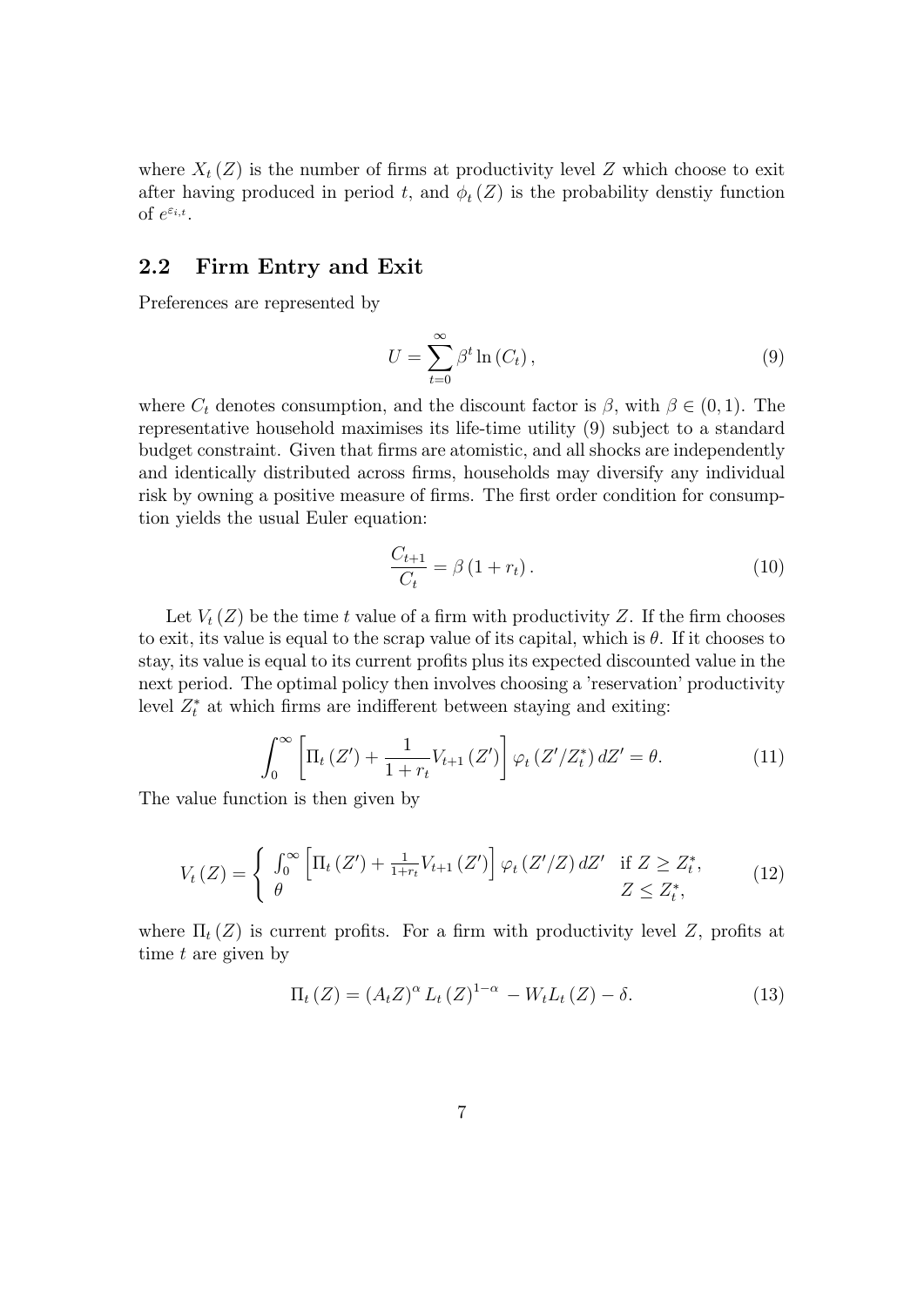Optimal employment at any given firm is determined by the first order condition for  $L_t(Z)$ :

$$
W_{t}L_{t}(Z) = (1 - \alpha) Y_{t}(Z), \qquad (14)
$$

Integrating both sides of equation (14) with respect to  $\Phi_t(Z)$  yields the following expression for the wage rate, which implies that the labour income share is  $1 - \alpha$ .

$$
W_t = (1 - \alpha) Y_t.
$$
\n<sup>(15)</sup>

Under free entry, expected profits from entering are driven to zero:

$$
\int_{0}^{\infty} \varphi_{e,t}(Z) V_{t+1}(Z) dZ = 1 + r_t.
$$
 (16)

#### 2.3 Embodied Technological Progress

In this section, we show that the above setup can be written as a neoclassical growth model with capital-embodied technological change in which the relative price of (productivity-adjusted) capital and the depreciation rate is endogenous.

To compute the aggregate technology, we follow Solow (1957) in dening the "effective" (i.e., productivity-adjusted) aggregate capital stock as

$$
\hat{K}_t = K_t \int_0^\infty Z d\Phi_t (Z).
$$

Notice that this implies that average productivity  $\bar{Z}_t$  is equal to  $\hat{K}_t/K_t$ . From (1) and (14), after substituting  $W$  for (15), firms of type  $Z$  produce

$$
Y_t(Z) = A_t Z Y_t^{\frac{\alpha - 1}{\alpha}}.
$$
\n(17)

Then, from (5),

$$
Y_t = \left(A_t \hat{K}_t\right)^\alpha. \tag{18}
$$

Combining the equations above with (13), it can be shown that the share of total profits accruing to firms with productivity level  $Z$  is equal to their share of total effective capital:

$$
\Pi_t(Z) = \alpha \frac{Z}{\hat{K}_t} Y_t - \delta. \tag{19}
$$

Notice that, abstracting from entry and exit, firm-specific productivity shocks as defined in equation  $(2)$  do not affect the stock of productivity-adjusted capital  $\hat{K}_t$ , given that these shocks are mean-preserving in Z. The change in productivityadjusted capital from one period to the next is then given by difference between (productivity-adjusted) capital added by entering firms, and that destroyed by exiting firms: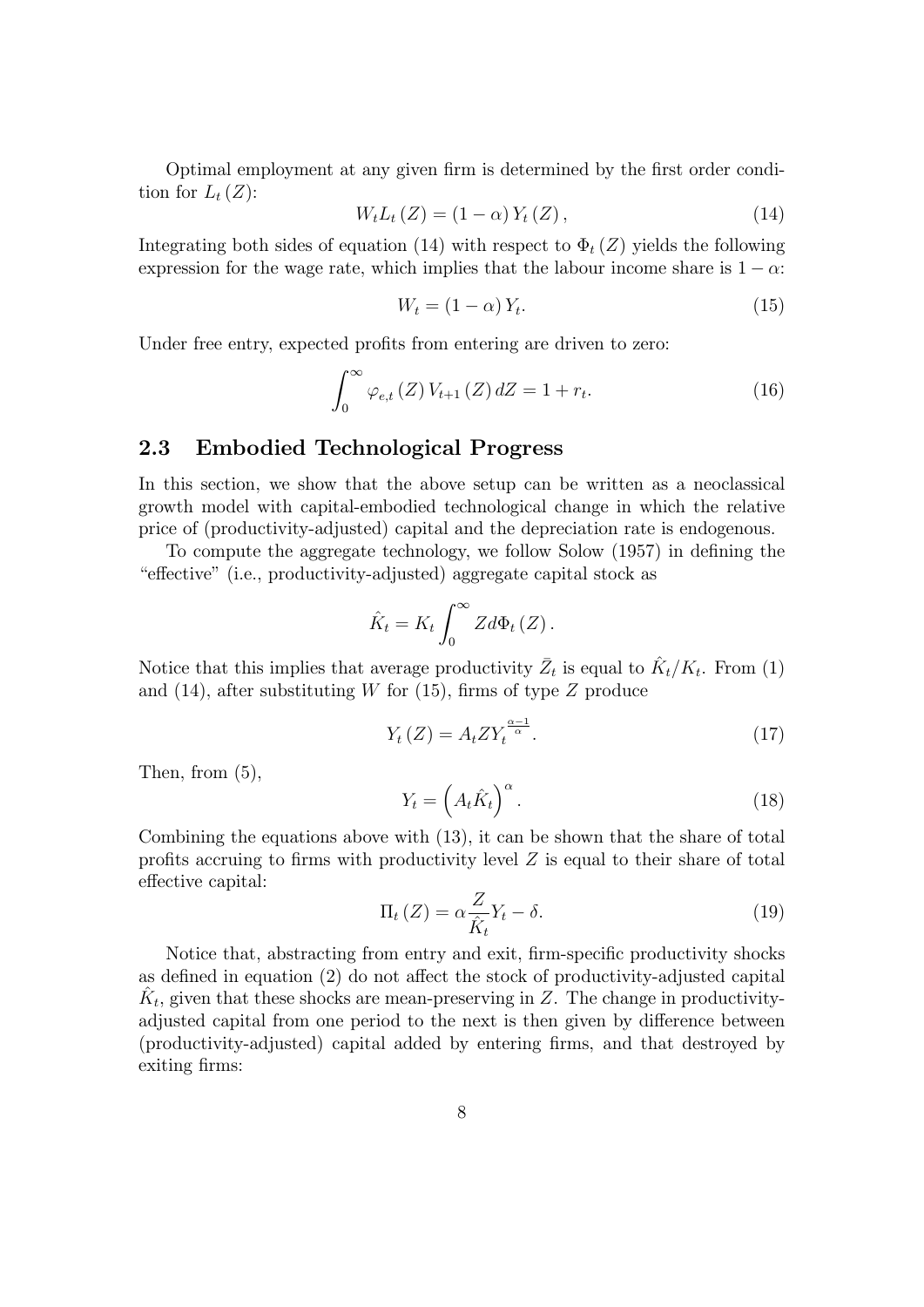$$
\hat{K}_{t+1} = \hat{K}_t + \underbrace{\psi_e \bar{Z}_t \left( I_t + \theta X_t - \delta K_t \right)}_{\text{entry}} - \underbrace{\psi_{x,t} \bar{Z}_t X_t}_{\text{exit}} \tag{20}
$$

where  $\psi_{x,t}$  is the average productivity of exiting firms relative to existing ones. Re-arranging terms, we get

$$
\hat{K}_{t+1} = \left(1 - \hat{\delta}_t\right)\hat{K}_t + \hat{I}_t,\tag{21}
$$

where  $\hat{\delta}_t = \delta + (\psi_{x,t} - \psi_e \theta) \frac{X_t}{K_t}$  is the endogenously-determined depreciation rate for productivity-adjusted capital, and  $\hat{I}_t = \psi_e \bar{Z}_t I_t$  is productivity-adjusted investment.

If the average firm-specific productivity  $\bar{Z}$  grows over time, then this implies that each cohort of entering firms has a higher productivity than the previous one. As a result, the productivity-adjusted capital stock grows faster than output.  $\psi_e \bar{Z}_t$ can also be interpreted as the inverse of the price of (productivity-adjusted) capital in terms of consumption goods, so that part of productivity growth is specific to the investment sector, as in Greenwood, Hercowitz, and Krusell (1997).

In order for  $Z$  to grow at a positive rate, it is merely necessary that entering firms be more productive on average than exiting firms. Note that increases in average productivity  $\bar{Z}$  are exclusively due to the exit of unproductive firms and their replacement by more productive ones, given that idiosyncratic productivity shocks experienced by individual firms are mean-preserving; we therefore refer to the productivity growth which is due to increases in  $\overline{Z}$  as firm-embodied technological progress, given that it is embodied in new firms.

The law of motion for non-adjusted capital is

$$
K_{t+1} = \left(1 - \tilde{\delta}\right) K_t + I_t,\tag{22}
$$

where  $\tilde{\delta} = \delta + (1 - \theta) \frac{X_t}{K_t}$  $\frac{X_t}{K_t}$  is the endogenously determined depreciation rate of (non-adjusted) capital, which includes exogenous physical depreciation  $\delta$  as well as capital lost because of exiting firms.

#### 2.4 Balanced Growth

The aim of this section is to transform the model in a way which makes all variables constant along a balanced growth path, which is defined as a situation in which both the aggregate variables and the distribution of firm-specific variables across relative productivity levels, grow at constant rates. Relative productivity  $z =$  $Z/Z$  is defined as the productivity level of a given variable relative to average productivity  $\bar{Z}$ .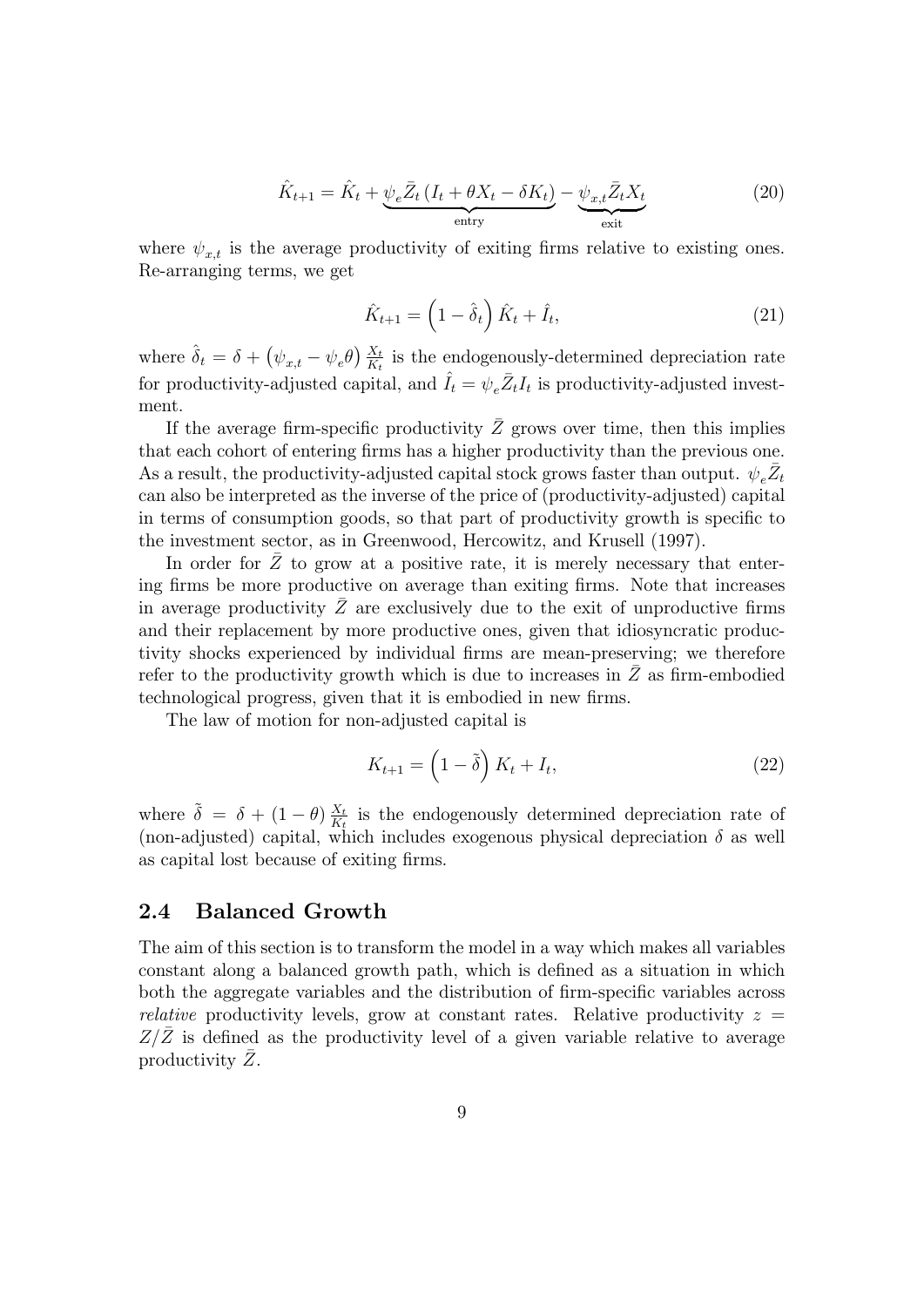To find the appropriate transformation, notice that the resource constraint (6), the budget constraint for households and the transition function for aggregate capital  $(22)$  imply that Y, C and I must all grow at the same (gross) rate, say g, along such a balanced growth path. Furthermore, equation (20), divided on both sides by  $\hat{K}_t$ , implies that  $\hat{K}_t$  and  $\hat{X}_t$  grow at a rate  $g \cdot \gamma_z$ . From the equation for aggregate output  $(18)$ , we then obtain the following relationship between firmneutral technological progress  $\gamma_a$ , firm-specific technological progress  $\gamma_z$ , and the growth rate of aggregate output g:

$$
g = (\gamma_a \gamma_z)^{\frac{\alpha}{1-\alpha}}.
$$
\n(23)

The rate of growth which is due to firm-embodied technological progress is then  $\gamma_z^{\frac{\alpha}{1-\alpha}}$ .

One can then define transformations which make all the variables in the model stationary; transformed variables are denoted by lower-case letters. Specically, first set  $j_t = J_t/g^t$  for  $J = Y, C, I, K, E, X$  and B; second, set  $j_t = J_t/(g\gamma_z)^t$ for  $J = \hat{K}$ ,  $\hat{E}$  and  $\hat{X}$ ; third, set  $j_{z,t} = J_{z\bar{Z}_{t},t}$  for  $J = Y_z$  and  $L_z$ ; fourth, set  $v_t(z) = V_t(z\bar{Z}_t)/g^t$  and  $\kappa_t(z) = \phi_t(z)$ . Furthermore, aggregate firm-neutral productivity  $a_t = A_t / \gamma_a^t$  is normalised to one, while the average of firm-specific relative productivity  $\overline{z}_t = \int_0^\infty z \kappa(z) dz$  is equal to one by definition. The equilibrium equations of the model can then be rewritten in terms of these transformed variables.

A stationary equilibrium then consists of values for  $v(z)$ ,  $\kappa(z)$ , i and  $z^*$  which satisfy the equilibrium conditions in equations (24) through (27) as described below.

Dropping time subscripts, the value function for a firm with a relative productivity of z is

$$
v(z) = \begin{cases} \int_0^\infty \left[ \alpha z' k^{\alpha - 1} - \delta + \frac{\beta}{g} v(z') \right] \varphi \left( \gamma_z z' / z \right) dz' & \text{if } z \ge z^*, \\ \theta & z < z^*, \end{cases} \tag{24}
$$

where  $k = \int_0^\infty \kappa(z) dz$ .  $\pi(z) = \alpha z k^{\alpha-1} - \delta$  is obtained from equation (19) and from the fact that average relative productivity  $\bar{z} = \hat{k}/k$  is equal to one, and  $r = q/\beta - 1$ is determined by the Euler equation (10). Equation (24) takes into account the fact that, since firm-specific productivity  $z$  follows a (stationary) random walk while average productivity  $\bar{z}$  grows at an expected rate of  $\gamma_z$ , any given firm will in expected terms see its relative productivity  $z$  decline over time at that same rate  $\gamma_z$ . The transition function for the distribution of capital across relative productivity levels is

$$
\kappa(z) g \gamma_z = \int_{z^*}^{\infty} \varphi \left[ z / \left( z' \gamma_z \right) \right] \kappa(z') dz + \left[ i + \theta x - \delta k \right] \varphi_e \left( z \right), \tag{25}
$$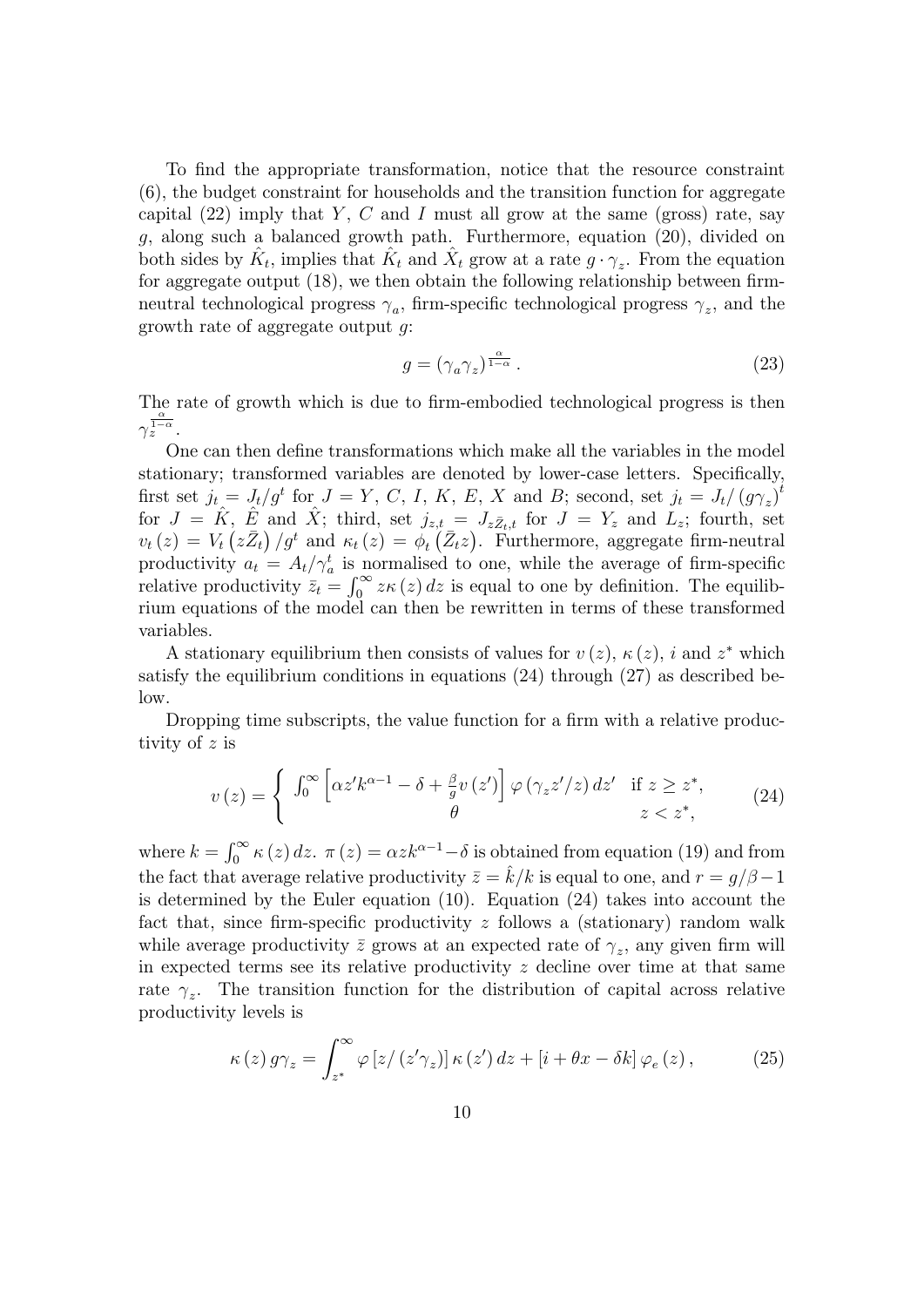where  $x = \int_{-\infty}^{z^*} \kappa(z) dz$ .

The expected value of an entering firm is equal to the cost of buying one unit of capital, while the value of a firm with relative productivity  $z^*$  is equal to the scrap value of its capital:

$$
\int_0^\infty \varphi_e(z) \, v(z) \, dz = g/\beta,\tag{26}
$$

$$
\int_0^\infty \left[ \alpha z' k^{\alpha - 1} - \delta + \frac{\beta}{g} v \left( z' \right) \right] \varphi \left[ z' / \left( z^* \gamma_z \right) \right] dz' = \theta. \tag{27}
$$

The model distinguishes itself from the evolutionary economics literature in the line of Nelson and Winter (1982) through equations (26) and (27), which state that entry and exit follow rational, instead of adaptive, expectations. It distinguishes itself from the industrial evolution literature, which notably includes papers by Jovanovic (1982) and Hopenhayn (1992), through equation (25), which states that entering firms' productivity is not exogenous but instead depends on the productivity of existing firms.

The model is solved numerically, following a method which is described in appendix A.

# 3 Calibration

The aim of this section is to study the behaviour of a parameterised version of the model economy, in order to assess the quantitative impact of selection and imitation (that is, firm-embodied technological progress) on productivity growth in the U.S., in analogy to Greenwood, Hercowitz, and Krusell (1997), who estimate the contribution of investment-embodied technological change on productivity growth.

The length of a period is set to one quarter. The parameters which need to be calibrated are the technology parameter  $\alpha$ , the discount rate  $\beta$ , the exogenous exit probability  $\delta$ , the growth rate of output g, the variance of idiosyncratic shocks to existing firms  $\sigma$  and to entering firms  $\sigma_e$ , the average relative productivity of entering firms  $\psi_e$ , and the scrap value of capital  $\theta$ .

In order to impose some rigour on the quantitative analysis, the procedure advanced by Kydland and Prescott (1982) is followed. The parameters in the model are set such that along the balanced growth path a number of economic variables assume their average values observed for U.S. data. These average values are taken from two distinct sources: from the U.S. National Income and Product Accounts and from studies on establishment-level evidence from the Longitudinal Research Database (LRD), which tracks between 55'000 and 300'000 establishments in the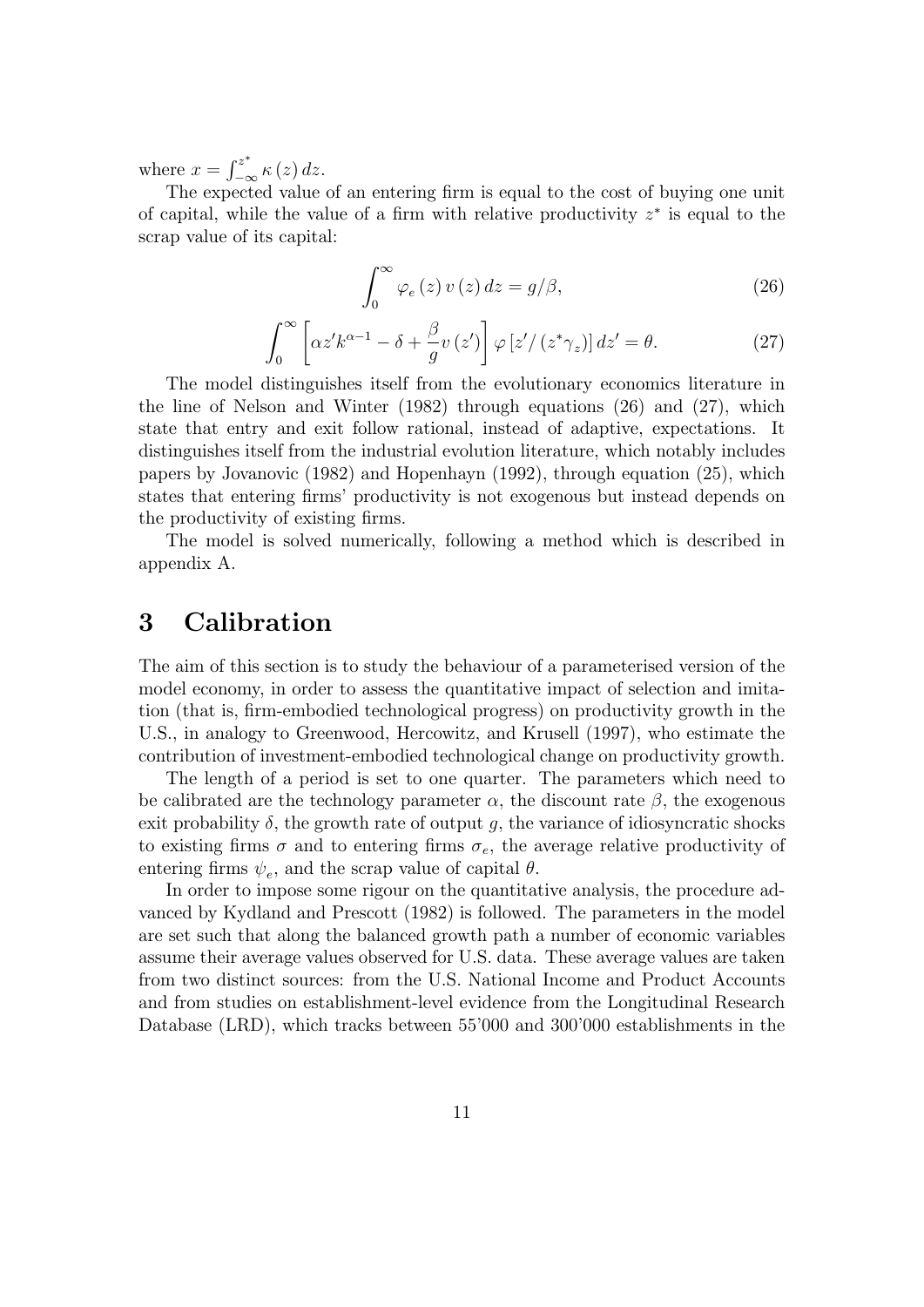| Parameter                                         | Chosen Value |
|---------------------------------------------------|--------------|
|                                                   |              |
| Capital share of income, $\alpha$                 | .32          |
| Discount rate, $\beta$                            | .994         |
| Depreciation rate, $\delta$                       | .0159        |
| Growth rate of output, $q-1$                      | .0046        |
| Variance of shock to new firms, $\sigma_{e}^{2}$  | .1142        |
| Variance of shock to all firms, $\sigma^2$        | .0177        |
| Relative productivity of entering firms, $\psi_e$ | 0.99         |
| Scrap value of firms, $\theta$                    | .832         |
|                                                   |              |

Table 1: Parameterisation

US manufacturing sector.<sup>1</sup> The government sector is netted out of GDP, given that the selection mechanism which is at work in the model is specific to a competitive private sector. The sample period for NIPA data is chosen to coincide with that of the available evidence for LRD data. This is done so that average productivity growth within the sample period is comparable across the two data sets, in order to obtain a consistent estimate of the contribution of selection and imitation to aggregate productivity growth.

Average values for quarterly NIPA data for the years 1972 to 1988 yield a capital income share of  $.32$ ; a depreciation rate of  $1.67\%$  which we set to match the endogenous depreciation rate  $\tilde{\delta}$  in equation (21); a quarterly growth rate of per capita output of :54%; and a capital-output ratio of 11:65.

Using LRD data, Foster, Haltiwanger, and Krizan (2001) estimate that the (output-weighted) average productivity of establishments which have entered between 1972 and 1988 relative to continuing plants in 1988 is :99, while the corresponding number for establishments which have exited within this time period is :96; Campbell (1998) reports that between 1972 and 1978 the average quarterly employment-weighted exit rate of establishments, which in our model corresponds to  $\psi_x \frac{X}{K}$  $\frac{X}{K}$ , and that of establishments which are less than one year old, are .83% and 1:64% respectively. Table 1 contains a summary of the calibrated parameters.

<sup>1</sup>For a review of productivity studies on the LRD see Bartelsman and Dhrymes (1998) and Caves (1998).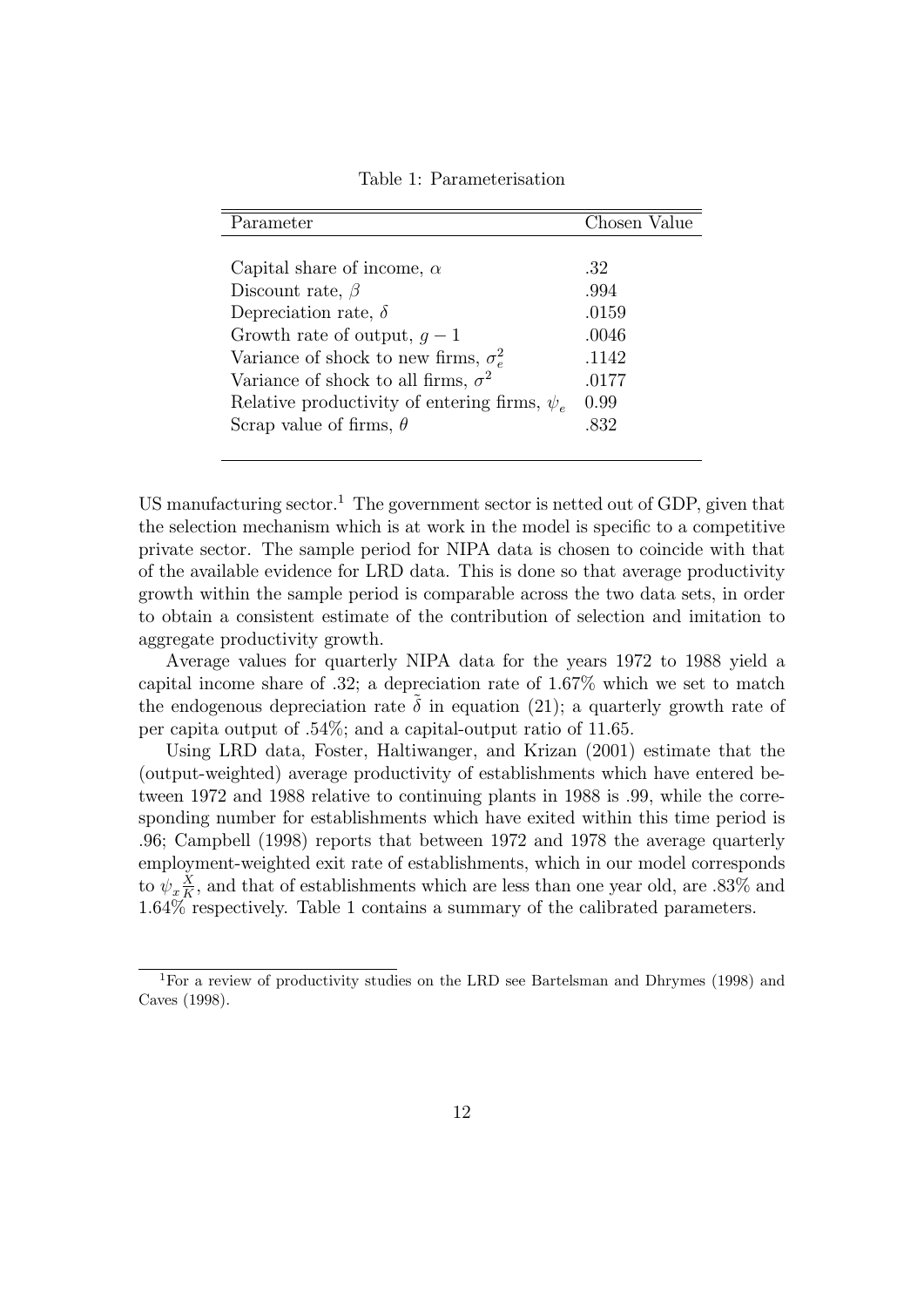### 4 Results

Figure 1 shows the steady-state distribution of firms along productivity levels. The exit threshold of establishments,  $z^*$ , is at 81.78 percent of average productivity.

The calibrated value for the scrap value of capital,  $\theta$ , is close to that of Campbell  $(1998)$ , even though his calibration strategy is quite different. Also, the fact that the estimated variance of the productivity shock to entering establishments,  $\sigma_e^2$ , is several orders of magnitude larger than the variance of the shock to existing establishments,  $\sigma^2$ , is consistent with the finding by Bartelsman and Dhrymes (1998) that young plants face substantially more productivity uncertainty than their older counterparts.

While the model is calibrated on the observed average employment-weighted exit rate, which is :83 percent, it also broadly matches the non-weighted exit rate, which is :98 in the model and 1:04 in the data. This means that the model replicates the size of exiting establishments relative to continuing ones.

One of the key results of the paper concerns the proportion of aggregate productivity growth which is due to establishment-embodied technological progress. The growth rate of firm-specific productivity growth implied by the model is  $\gamma_z = 1.0020$ . From the discussion in section 2.4, this implies that the yearly growth rate due to entry, exit and imitation is :36 percent, which corresponds to 20 percent of total productivity growth. This number can be compared to microeconomic studies of establishment-level productivity decomposition. Foster, Haltiwanger, and Krizan (2001) estimate that in the U.S. manufacturing sector, between 48 and 65 percent of productivity growth takes place within establishments, with the remainder coming from either the reallocation of inputs from unproductive to more productive establishments, or from entry and exit. Our results are also closely related to Greenwood, Hercowitz, and Krusell (1997), who find that sixty percent of post-war U.S. productivity growth is due to technical change which is embodied in capital, and to Atkeson and Kehoe (2005), who estimate that over one-third of the payments received by plant owners are due to plant-specic knowledge (i.e., to organisational capital).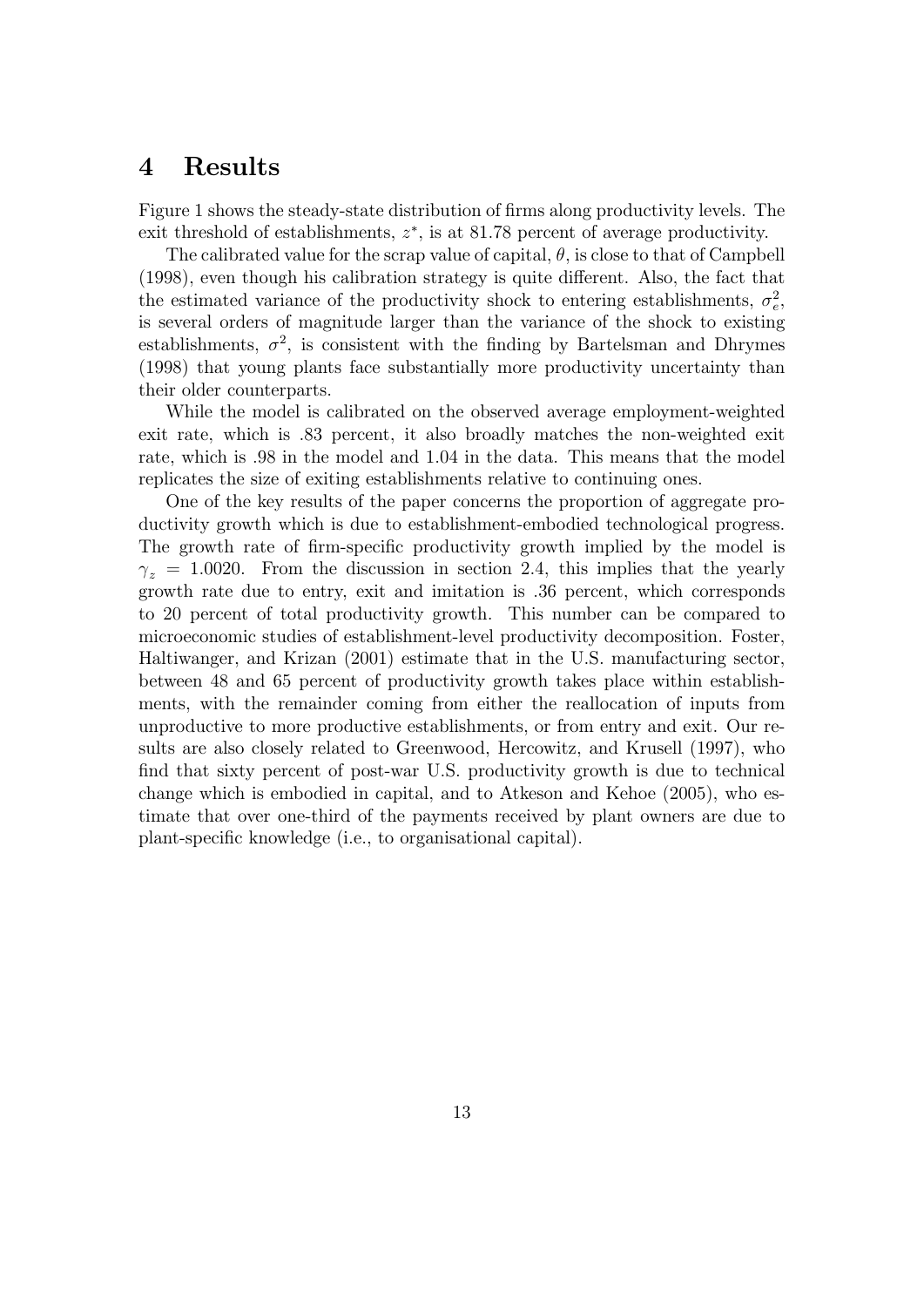Figure 1: Distribution of Establishments along Productivity Levels



# 5 Conclusion

A model was set up in which firms face idiosyncratic productivity shocks; entry and exit are endogenous, and entering firms start with a productivity level which depends on the average productivity in the economy. This is shown to result in aggregate growth even in the absence of a exogenous positive trend in productivity growth at individual firms, through a process of selection and imitation. The parametrised version of the model economy suggests that around one-fth of U.S. productivity growth is due to such a selection effect.

The idea of growth through selection does also have some policy implications, although they are not formally investigated here. Chief among them is the fact that since the growth effect of selection turns out to be quite substantial, protecting firms by setting up entry barriers or by not allowing them to fail can have a sizeable effect not only on real income levels through higher prices, but also on long-run growth rates. As an illustration, Levinsohn and Petrin (1999) cite an article by the  $Economics<sup>2</sup>$  suggesting that Japan's poor economic performance during the 1990s has been due at least in part to a Japanese aversion to "outright failure" of firms.

<sup>&</sup>lt;sup>2</sup>See the June 20, 1998 issue containing the article "Japan's Economic Plight."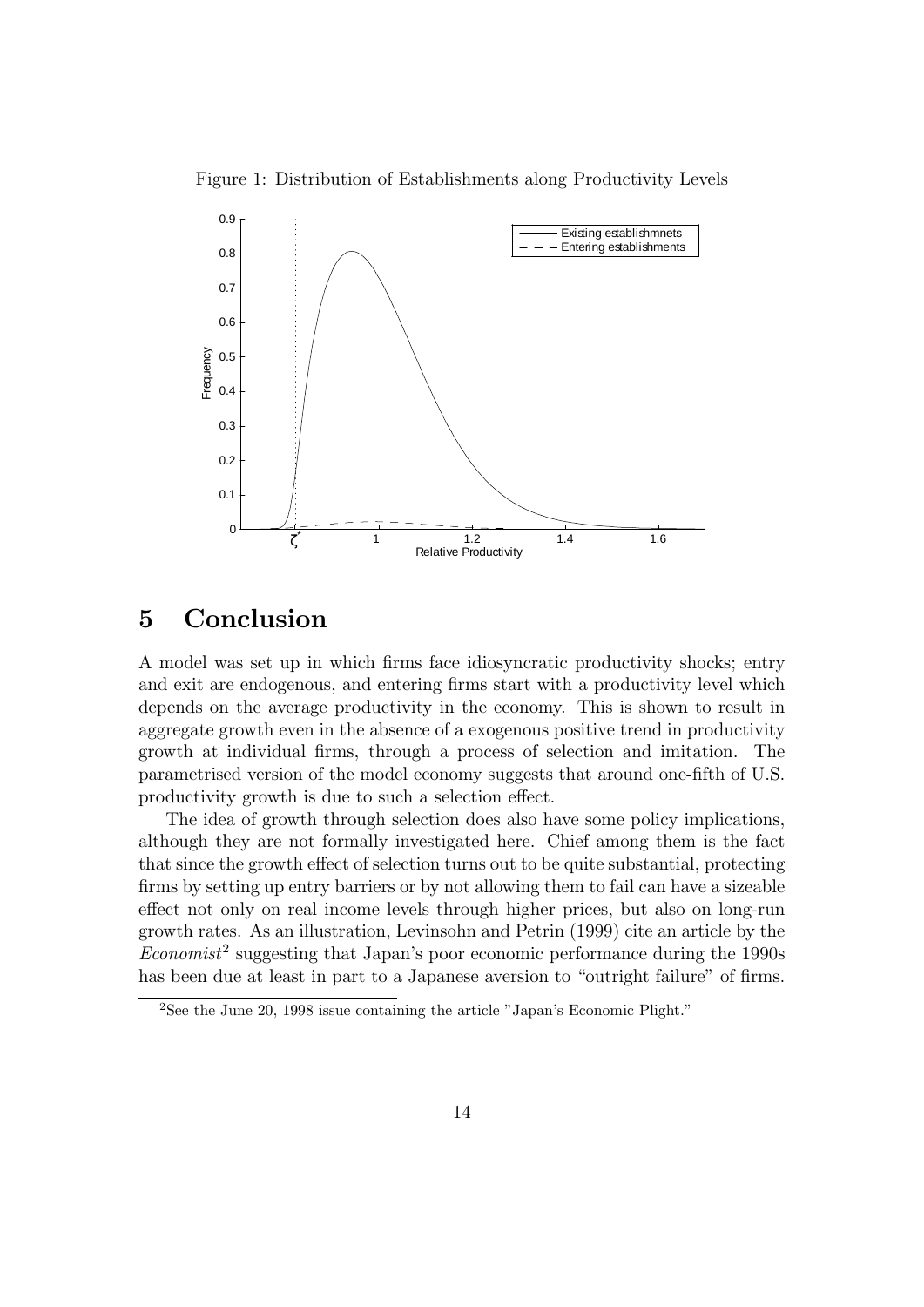# A Algorithm

The numerical algorithm that is used to solve for the stationary equilibrium of the model is the following:

- 1. Guess the equilibrium average growth rate of firm-specific productivity  $\gamma_z$ .
- 2. Guess the aggregate stock of capital,  $k$ . Iterate on the firm's value function  $v(z)$  given by equation (24) until convergence is reached. In practice, z is discretised into a matrix of dimension [500 $\times$ 1]. Given that  $v(z)$  is decreasing in  $k$ , use the free entry condition in (26) to update  $k$  through a bisection method, and iterate until convergence is reached.
- 3. Use (27) to determine  $z^*$ .
- 4. Guess a distribution for  $\kappa(z)$ . Iterate over the capital transition function  $(25)$  until  $\kappa(z)$  converges; at each iteration, set i such that the capital stock implied by (25) corresponds to the value guessed at step 2.
- 5. Given that average productivity, which is equal to one at equilibrium, is a decreasing function of  $\gamma_z$ , use  $\bar{z} = \int_0^\infty z \kappa(z) dz$  to update  $\gamma_z$  through a bisection method.

### References

- AGHION, P., AND P. HOWITT (1992): "A Model of Growth Through Creative Destruction,"  $Econometrica$ , 60(2), 323-351.
- ATKESON, A., AND P. J. KEHOE (2005): "Modeling and Measuring Organization Capital," Journal of Political Economy,  $113(5)$ ,  $1026-1053$ .
- BARTELSMAN, E. J., AND P. DHRYMES (1998): "Productivity Dynamics: U.S. Manufacturing Plants, 1972-1986," Journal of Productivity Analysis, 9(1), 5-34.
- CAMPBELL, J. R. (1998): "Entry, Exit, Embodied Technology, and Business Cycles," Review of Economic Dynamics,  $1(2)$ ,  $371-408$ .
- Caves, R. E. (1998): \Industrial Organization and New Findings on the Turnover and Mobility of Firms," *Journal of Economic Literature*,  $36(4)$ ,  $1947-1982$ .
- COMIN, D., AND S. MULANI (2005): "A Theory of Growth and Volatility at the Aggregate and Firm Level," NBER Working Papers, 11503.